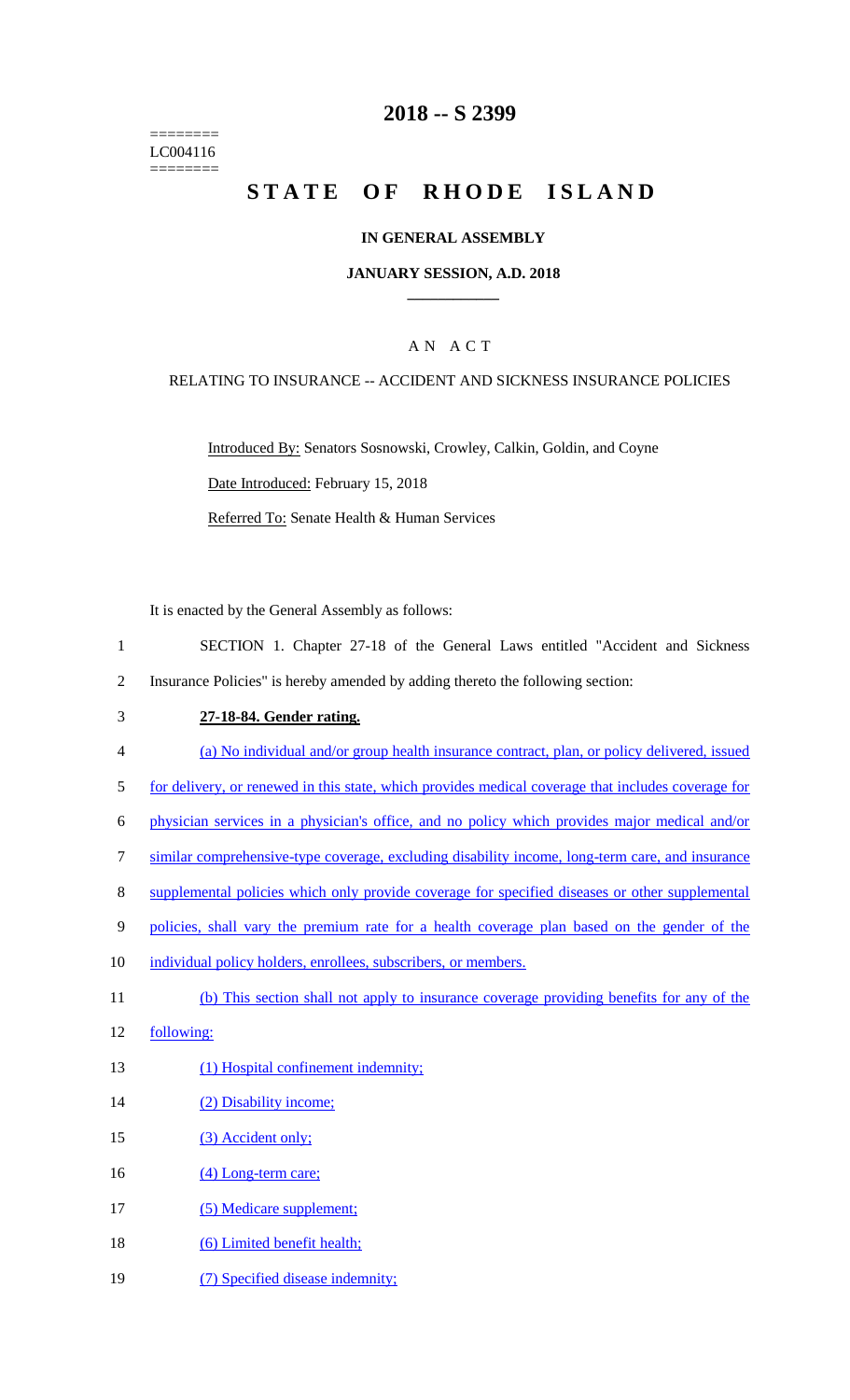(8) Sickness of bodily injury or death by accident or both; and 2 (9) Other limited benefit policies. SECTION 2. Chapter 27-19 of the General Laws entitled "Nonprofit Hospital Service Corporations" is hereby amended by adding thereto the following section: **27-19-76. Gender rating.** (a) No individual and/or group health insurance contract, plan, or policy delivered, issued for delivery, or renewed in this state, which provides medical coverage that includes coverage for physician services in a physician's office, and no policy which provides major medical and/or similar comprehensive-type coverage, excluding disability income, long-term care, and insurance supplemental policies which only provide coverage for specified diseases or other supplemental 11 policies, shall vary the premium rate for a health coverage plan based on the gender of the 12 individual policy holders, enrollees, subscribers, or members. (b) This section shall not apply to insurance coverage providing benefits for any of the following: 15 (1) Hospital confinement indemnity; 16 (2) Disability income; 17 (3) Accident only; 18 (4) Long-term care; 19 (5) Medicare supplement; 20 (6) Limited benefit health; 21 (7) Specified disease indemnity; 22 (8) Sickness of bodily injury or death by accident or both; and (9) Other limited benefit policies. SECTION 3. Chapter 27-20 of the General Laws entitled "Nonprofit Medical Service Corporations" is hereby amended by adding thereto the following section: **27-20-72. Gender rating.** (a) No individual and/or group health insurance contract, plan, or policy delivered, issued 28 for delivery, or renewed in this state, which provides medical coverage that includes coverage for physician services in a physician's office, and no policy which provides major medical and/or similar comprehensive-type coverage, excluding disability income, long-term care, and insurance 31 supplemental policies which only provide coverage for specified diseases or other supplemental policies, shall vary the premium rate for a health coverage plan based on the gender of the individual policy holders, enrollees, subscribers, or members. (b) This section shall not apply to insurance coverage providing benefits for any of the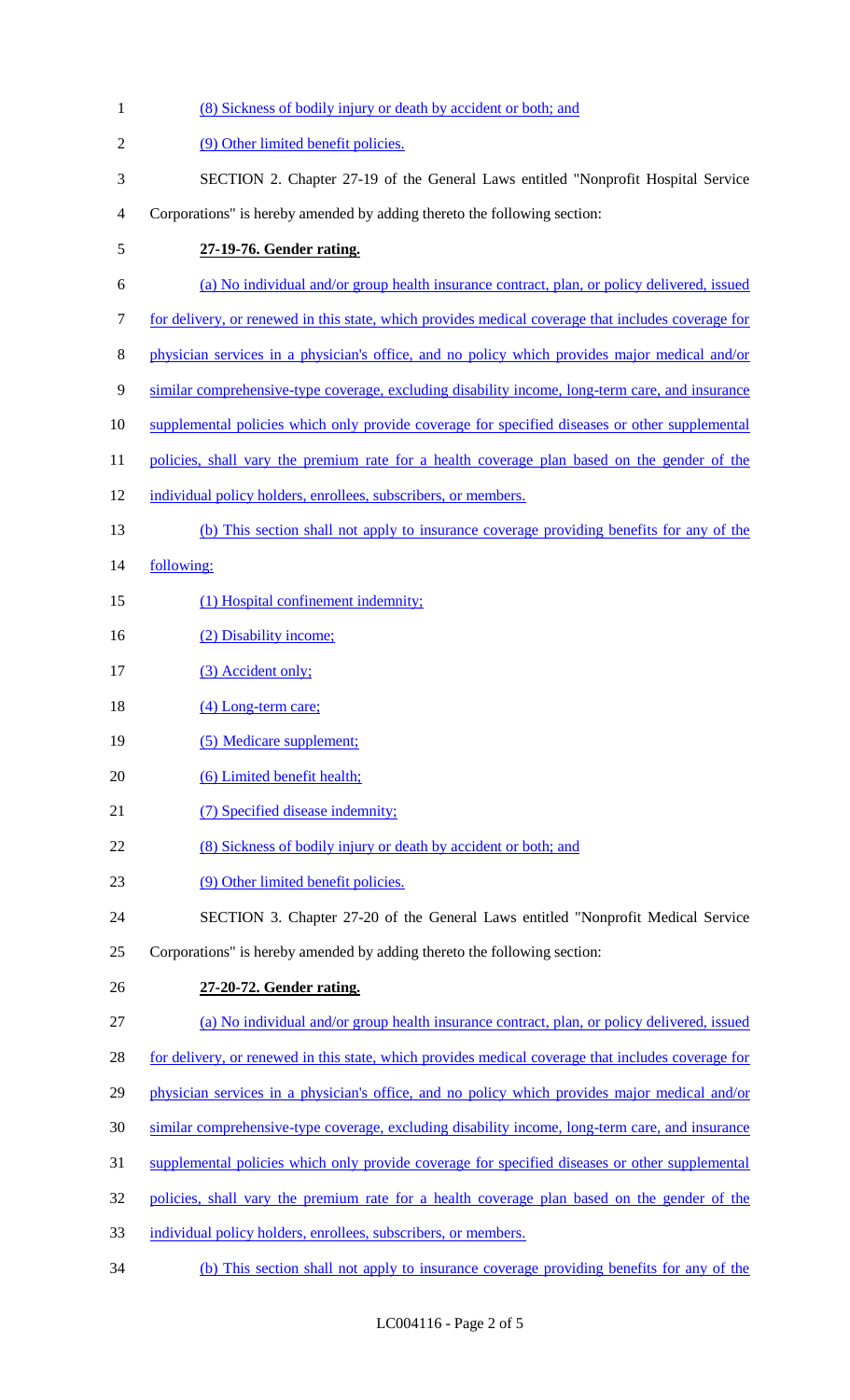## following:

| $\sqrt{2}$ | (1) Hospital confinement indemnity;                                                                |
|------------|----------------------------------------------------------------------------------------------------|
| 3          | (2) Disability income;                                                                             |
| 4          | (3) Accident only;                                                                                 |
| 5          | (4) Long-term care;                                                                                |
| 6          | (5) Medicare supplement;                                                                           |
| 7          | (6) Limited benefit health;                                                                        |
| $8\,$      | (7) Specified disease indemnity;                                                                   |
| 9          | (8) Sickness of bodily injury or death by accident or both; and                                    |
| 10         | (9) Other limited benefit policies.                                                                |
| 11         | SECTION 4. Chapter 27-41 of the General Laws entitled "Health Maintenance                          |
| 12         | Organizations" is hereby amended by adding thereto the following section:                          |
| 13         | 27-41-89. Gender rating.                                                                           |
| 14         | (a) No individual and/or group health insurance contract, plan, or policy delivered, issued        |
| 15         | for delivery, or renewed in this state, which provides medical coverage that includes coverage for |
| 16         | physician services in a physician's office, and no policy which provides major medical and/or      |
| 17         | similar comprehensive-type coverage, excluding disability income, long-term care, and insurance    |
| 18         | supplemental policies which only provide coverage for specified diseases or other supplemental     |
| 19         | policies, shall vary the premium rate for a health coverage plan based on the gender of the        |
| 20         | individual policy holders, enrollees, subscribers, or members.                                     |
| 21         | (b) This section shall not apply to insurance coverage providing benefits for any of the           |
| 22         | following:                                                                                         |
| 23         | (1) Hospital confinement indemnity;                                                                |
| 24         | (2) Disability income;                                                                             |
| 25         | (3) Accident only;                                                                                 |
| 26         | (4) Long-term care;                                                                                |
| 27         | (5) Medicare supplement;                                                                           |
| 28         | (6) Limited benefit health;                                                                        |
| 29         | (7) Specified disease indemnity;                                                                   |
| 30         | (8) Sickness of bodily injury or death by accident or both; and                                    |
| 31         | (9) Other limited benefit policies.                                                                |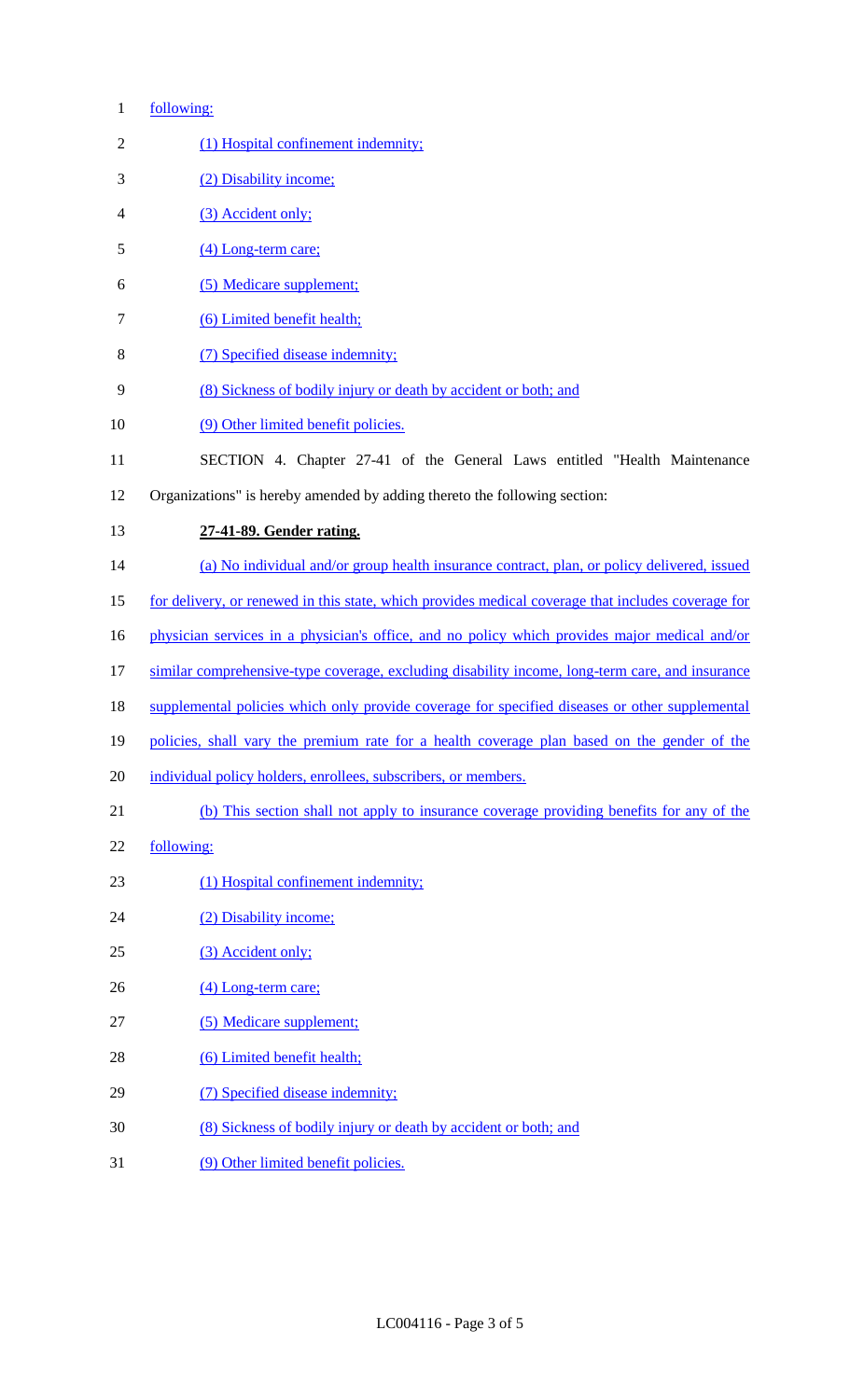#### $=$ LC004116 ========